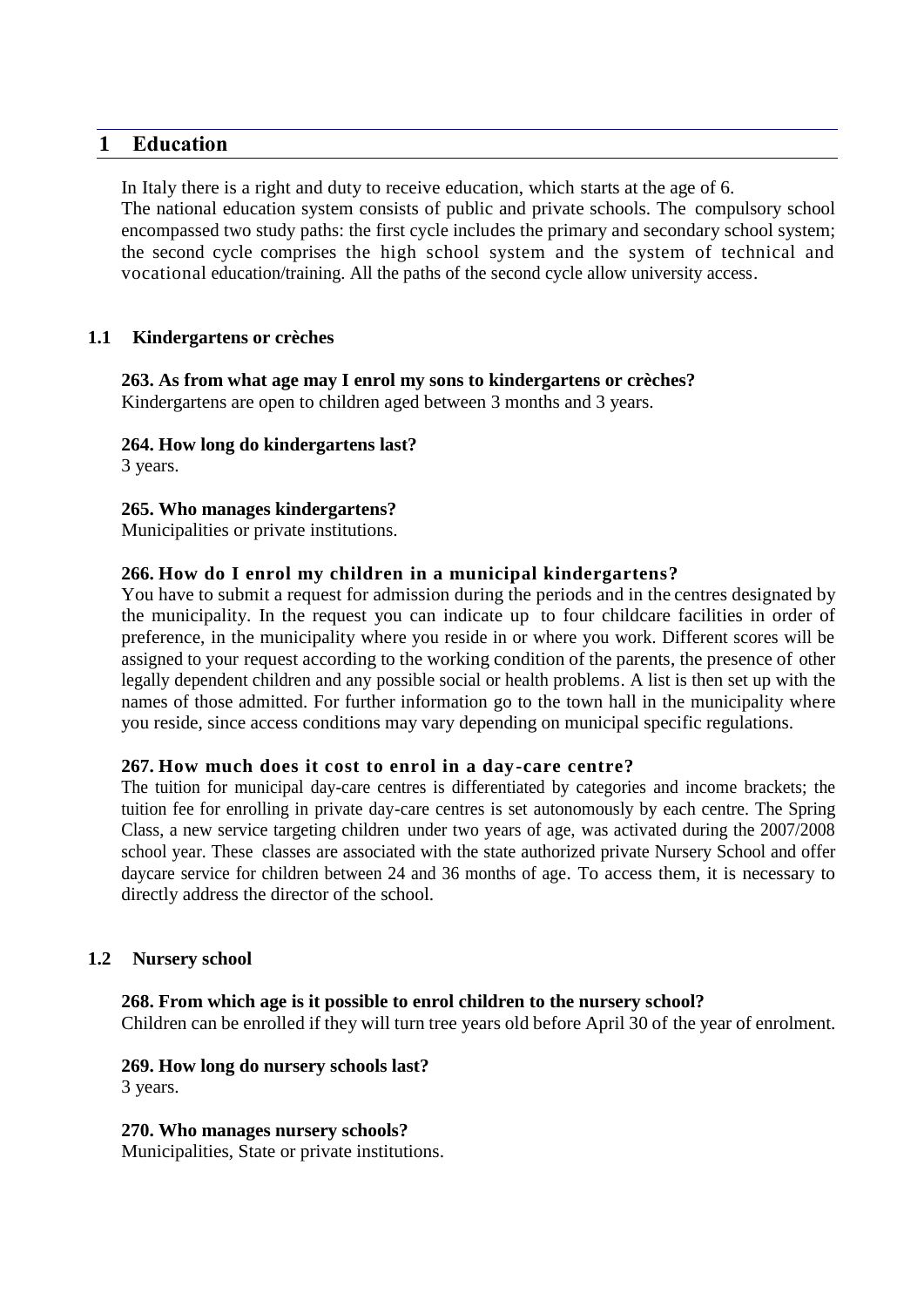### **271. Where may I enrol my children to the nursery school?**

At the Department for School Services of your Municipality in case of enrolment to the municipal nursery school; at the secretary's office of the relevant school in all the other cases. In public schools, enrolments take place according to a list.

#### **272. How much does it cost to enrol in a Nursery School?**

The tuition for municipal schools is differentiated by categories and income brackets. The tuition fee for enrolling in private schools is set autonomously by each school.

# **1.3 The first cycle**

#### **PRIMARY SCHOOL**

**273.** Beginning at what age is it possible to enrol children to primary schools**?** As to the first class, enrolment is compulsory at the age of 6, whereas it is optional at 5 years and a half (enrolment is open to children who turn 6 within  $30<sup>th</sup>$  April of the reference school year).

**Attention**: the regulations concerning optional enrolment at 5-and-a-half years may vary in the future. You can directly ask the school you have chosen for information regarding any eventual updates

**274.** How long does primary school last**?** 5 years.

**275.** Whom shall I address for further information**?** The Educational Department of the relevant school of your Municipality, in case of public school, or private schools.

# **FIRST DEGREE SECONDARY SCHOOL**

**276. What is it?**  It is an educational path following primary school.

#### **277. How long does it last?**

3 years.

**278.** Whom shall I address for further information**?** The Educational Department of the relevant school of your Municipality, in case of public school, or private schools

#### **1.4 The Second Cycle**

#### **279. What is the second cycle?**

The second cycle includes high schools and vocational education/training. All options allow to access University.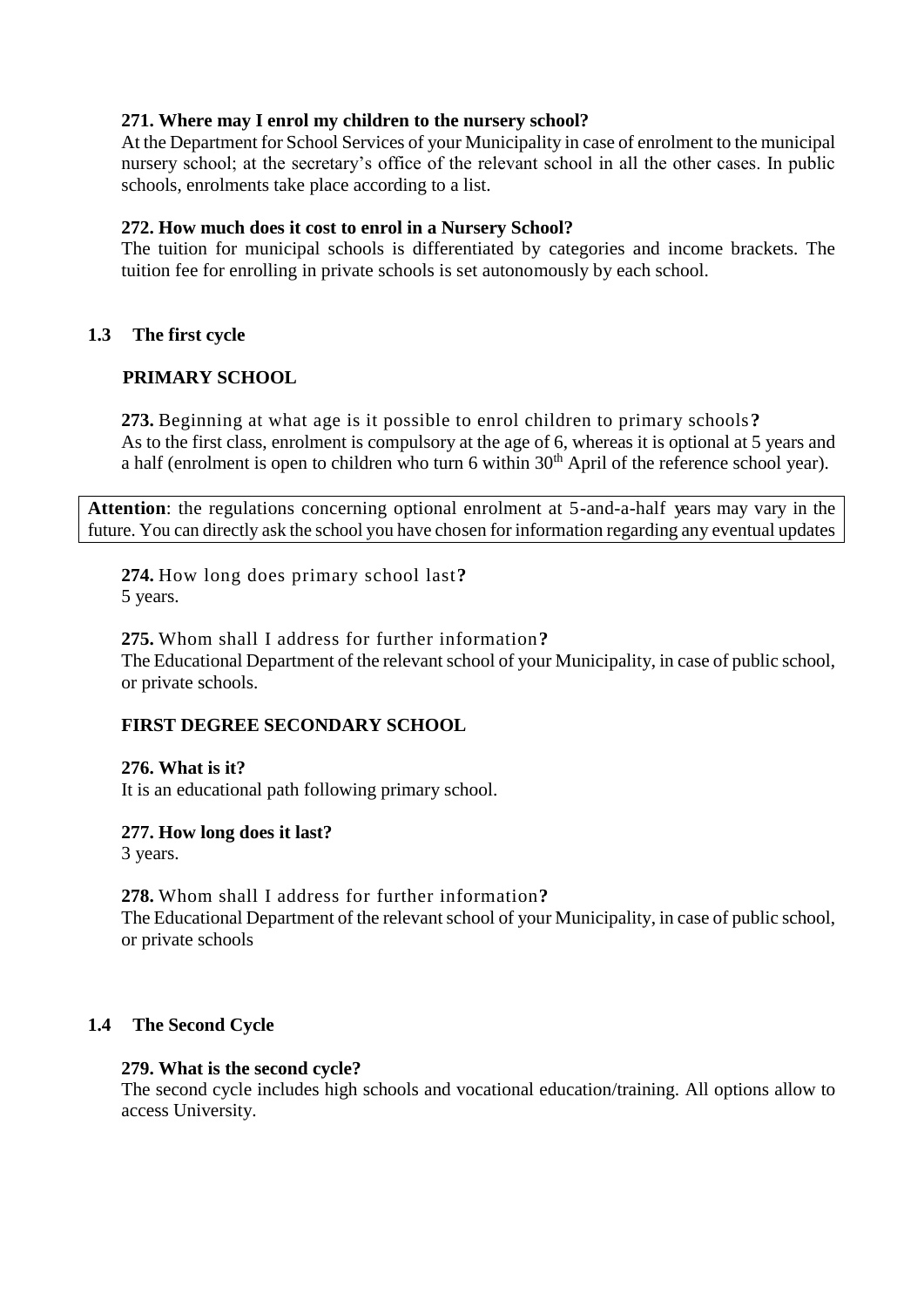Attention: as of the 2010/2011 scholastic year, in accordance with the approved reforms that have changed the Italian scholastic system, the secondary schools and professional and technical institutes will be reorganized. The competent Ministry will carry out an informational campaign in order to inform people of the changes and orient the students. All relevant information can be obtained online at [www.pubblica.istruzione.it.](http://www.pubblica.istruzione.it/)

# **280. Is it possible to shift from one path to the other?**

Yes, and it is also possible to change focus (or "major") within the same itinerary, using the teaching initiatives offered by the school; when the students turn 15, different learning methods are provided for:

- Full-time study;
- School-work alternation with stage at cultural, social and productive realities including abroad;
- apprenticeship.

# **HIGH SCHOOLS /** *LICEI*

#### **281. How many types of** *Licei* **are there in Italy**

Artistic (with 6 different options), Classic, Human Science with an economic and social option, Linguistic, Musical and Choruses, Scientific with an option for applied science. High-schools are divided into 2 two-year periods followed by a fifth year for the guidance to next education.

#### **282. How long does the education path in high-schools last?**

5 years.

#### **283. At the end of the** *Liceo***, shall I make an exam?**

Yes, the state exam at the end of the fifth year. It is used for university and artistic, musical and chorus education.

# **TECHNICAL AND PROFESSIONAL EDUCATION**

#### **284. Technical and professional education**

Technical education/training is a 5-year course that meets the specific needs of the local Italian production sector, especially in trade, tourism, industry, transport, construction, agriculture, and social service activities (targeted to individuals). There are several courses and levels of specialization. The main ones include: bank accountant and bookkeeper; specialized industrial technical director; agriculturalists; surveyor; tourism expert. Professional education consists of a 5-year course but provides for the possibility of being issued a professional certificate after 3 years. Both paths end with a state exam and allow to access university).

# **EDUCATION AND VOCATIONAL TRAINING**

#### **285. What is it?**

These are 3 and 4-year courses after which a certificate of professional expertise is issued to the students; the certificate is recognized at the national and European level and is immediately usable in the labour market.

#### **286. Can I enrol in university afterwards?**

Yes, but only if you have achieved at least a four-year qualification and have attended a one-year preparatory course that prepares you to take the state exam, which will then be necessary for enrolment in a university or advanced artistic, musical and chorus training.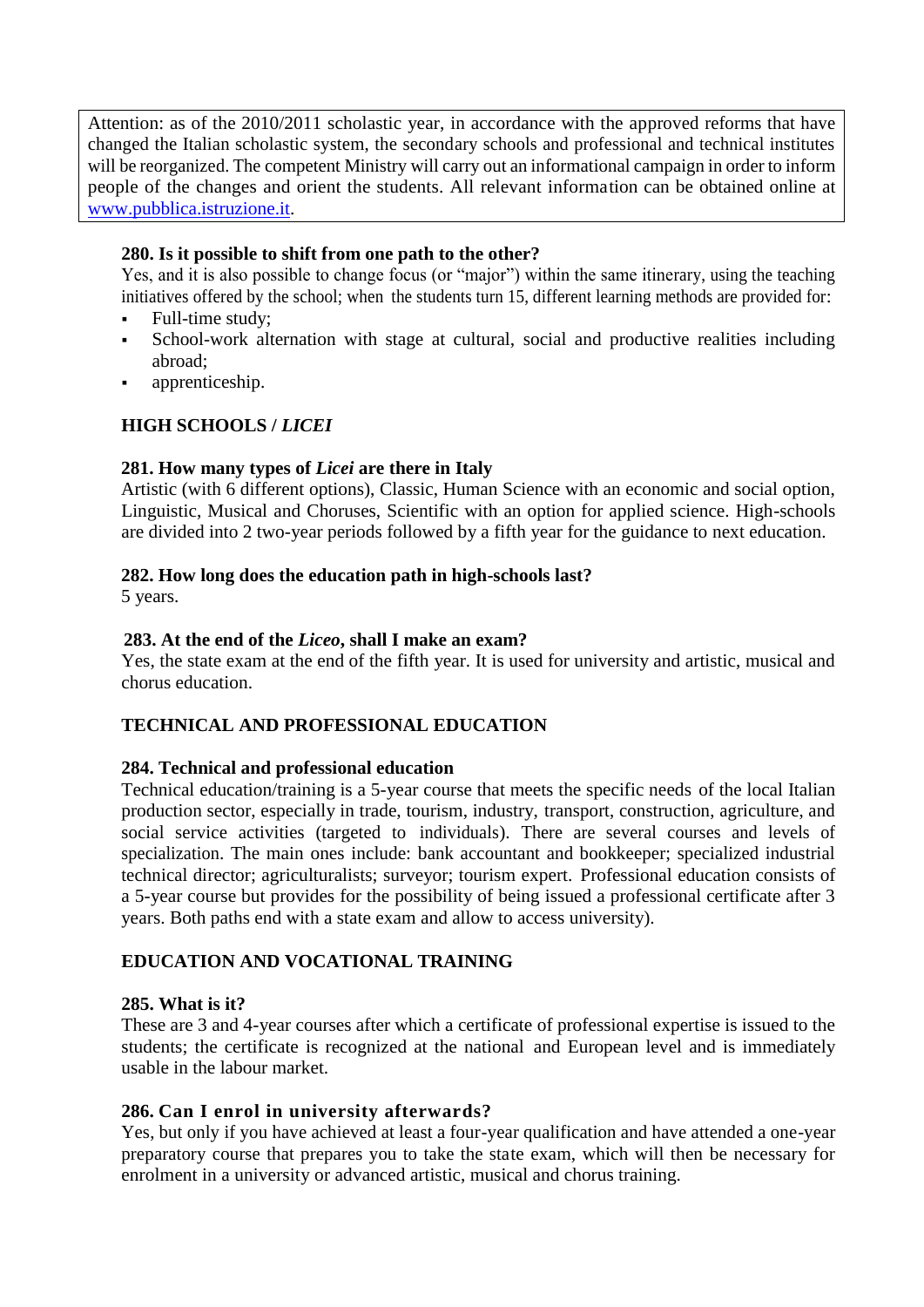The four-year qualification (diploma) obtained at the end of the professional training and education also gives you the right to access further education and professional training (see below).

# **1.5 University**

#### **287. How is University structured?**

University is structured in two levels and in any department the student can achieve:

- A first three-year level (Graduation)
- A second two-year level (Specialisation)

#### **288. Who may enrol in universities?**

Those who own a *liceo* diploma or a professional qualification enrol in Universities to obtain a graduation.

#### **289. How can I enrol in university?**

Access to Italian universities is open to the following categories:

- EU citizens wherever residing, or non-EU citizens residing in Italy for enrolment purposes;
- Foreign citizens present in Italy with regular residence permit;
- Foreign citizens residing abroad and owning a visa for study reasons.

# **290. What academic qualifications are necessary for enrolment in university?**

1. Those obtained after a school period of at least 12 years. If the study period outside of Italy is lower than 12 years, in addition to the original diploma of secondary education you shall also produce a certification issued by the University of origin and stating that all exams were passed:

- for the first year of university studies, if the student has attended their local school system for eleven years;
- for the 2 first academic years, in the case of a 10 year school system.

# **291. When and where shall I file the enrolment application**

The enrolment application must be submitted to the Secretary for Students with a foreign diploma, according to the same terms laid out for Italian students (generally between July and September).

#### **292. Which documents do I have to submit for enrolment?**

Your educational title, legally recognised/translated by the appropriate Italian Diplomatic Representation.

#### **293. How many places are available in the Universities for foreign students residing abroad?**

The Decree Law no.  $145$  of  $23<sup>rd</sup>$  December 2013 eliminated the quotas for foreign students attending Italian universities, exception made for the compliance with the procedures to access closed-number universities.

# **294. If I have a diploma testifying my competence in Italian, will I have a higher score when inserted in the classification list of eligible students for enrolling in a university?**

Yes, at discretion of the University where you apply for enrolment, the following may be considered preferential titles: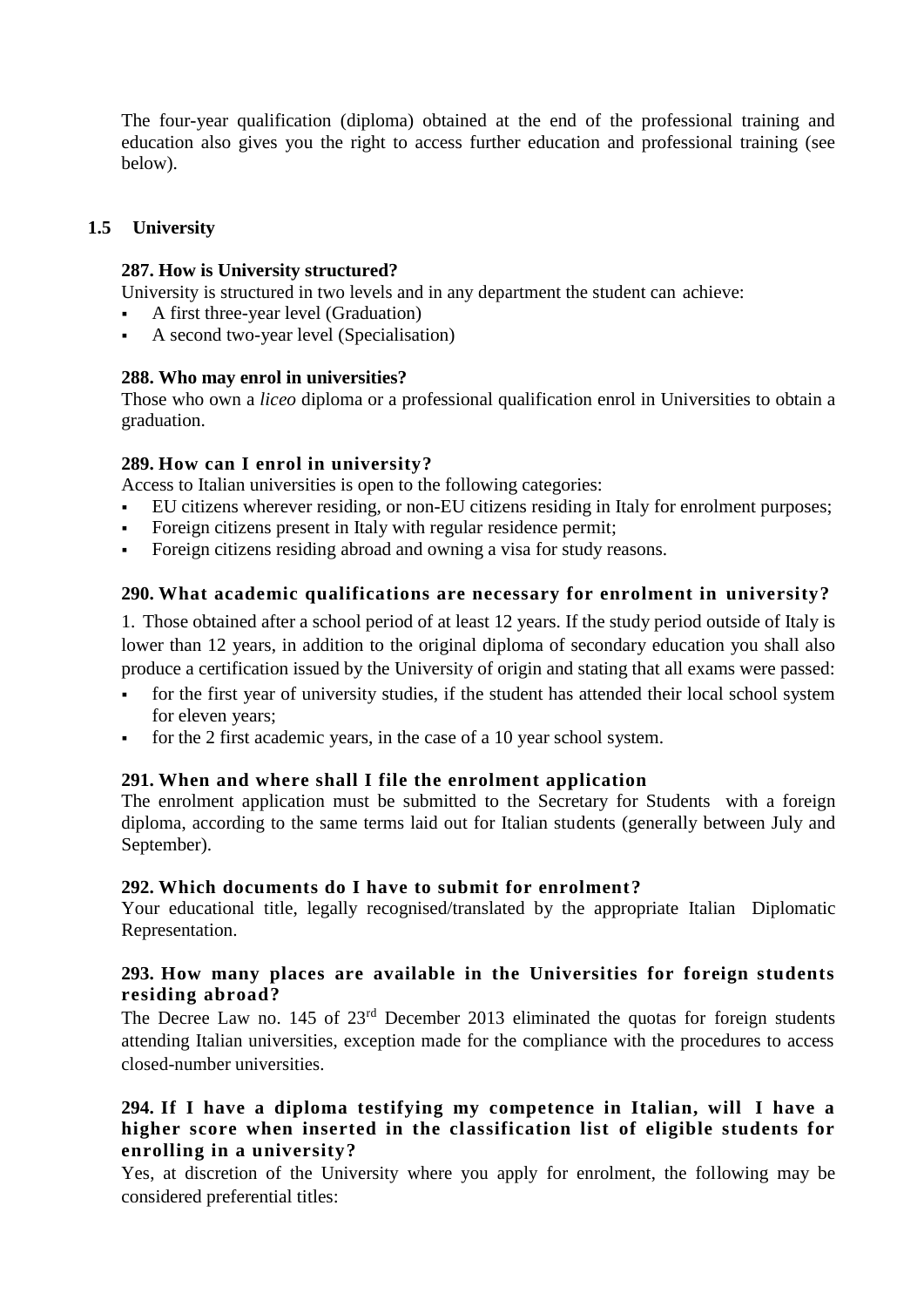- any diploma of competence in Italian language and culture attained in the "Universities for Foreigners" in Perugia and Siena;
- the Italian language certificate issued by University Rome 3, or by the University for foreigners of Perugia and Siena;
- the Italian language certificates issued abroad.

**295. I am a university student; can I renew my Permit to Stay for study purposes?** The visas and the permits to stay for study reasons are renewable for students that:

- passed a test of profit during the first year of study and at least two tests per year in the following years.
- Give evidence of health problems, in which case one test is sufficient to renew the residence permit.

However, renewals cannot be issued for more than three years past the legal duration of the academic program.

Attention: Law no. 128 of 28<sup>th</sup> November 2013, changed the period of validity of residence permits for study reasons, deciding that such duration will be multiannual, namely corresponding to the period of study or training attended, subject to an assessment of the annual progresses achieved. Such amendment will come into force as soon as the Implementing Regulation of the Consolidated Law on Immigration is adjusted to the new provisions.

#### **296. I have come to Italy to enrol in university. Can I change my graduation course?**

Yes, upon authorisation of the University.

# **297. Can I request additional renewals of my Permit to Stay in order to achieve a specialization (Master) or a PhD?**

Yes.

# **298. How much does university enrolment cost?**

It depends on which university and which major/concentration (literature, science, etc.) you choose. In any situation, the university education can be quite costly.

# **299. Can I obtain a scholarship or other economic support?**

Yes, foreign students can receive scholarships, honour loans and free or economic housing. When the general classifications lists for attributing these forms of assistance are compiled, the Regions and the Universities can nonetheless reserve a percentage of the available places for foreign students. For additional information on how to access said services, please address the Foreign Students Secretary's Office of your university.

# **1.6 Advanced professional training**

#### **300. What is it for?**

It is a one- or two-year advanced professional and technical training course that includes training internships and prolonged apprenticeships and provides higher level professional and technical qualifications that are greatly requested within the labour market.

# **301. Who manages advanced professional training**?

Professional training falls within the educational options of the Regions, according to a threeyear plan. To read all the options, please visit the website *http://www.indire.it/ifts/nuovo/* or *http://www.bdp.it/ifts/2003/home.php*.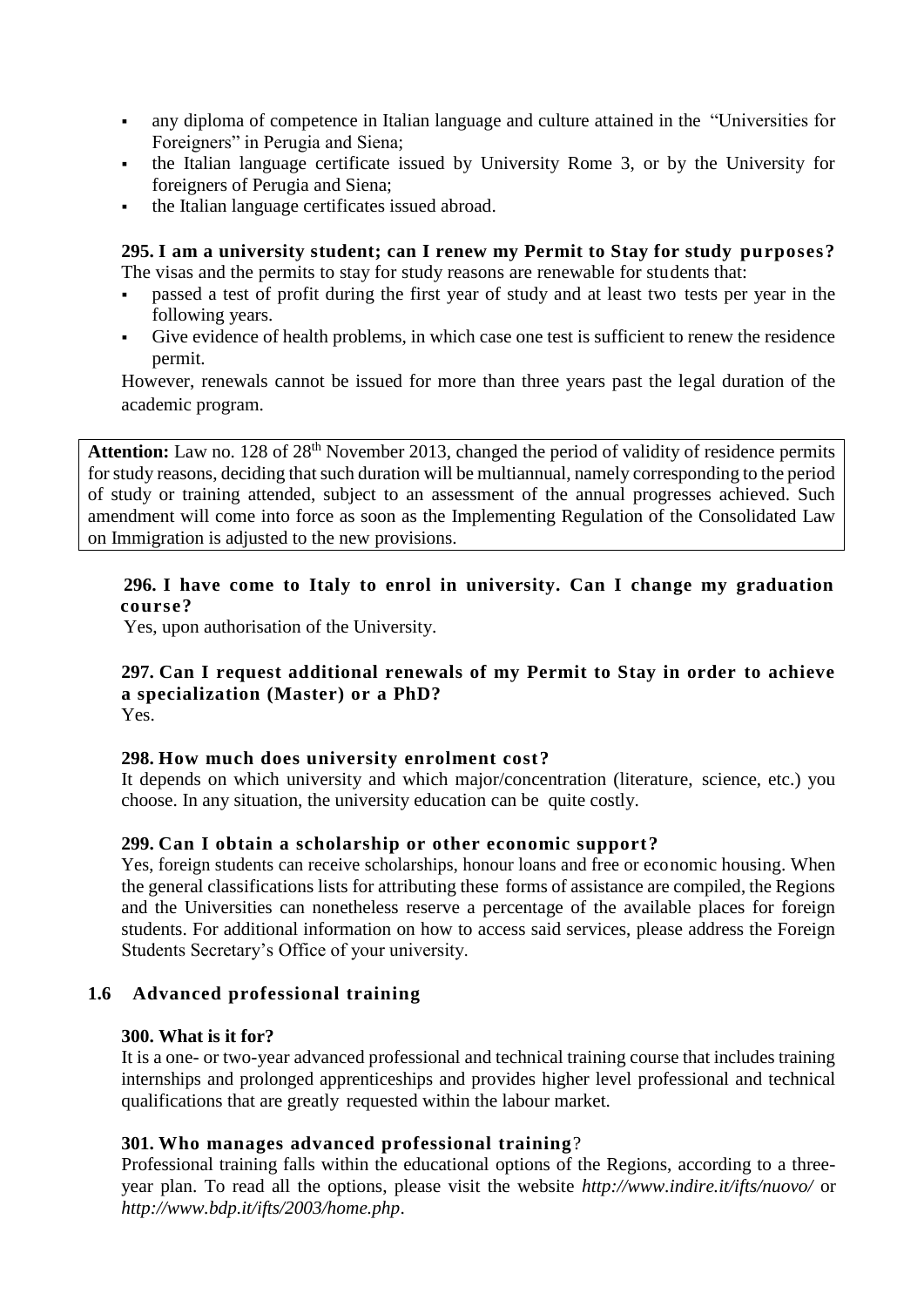### **302. How much does it cost to attend a vocational training course?**

Attendance of courses is free; in some cases, a reimbursement is even offered, calculated on an hourly basis.

### **303. What requisites must I have in order to be admitted to a professional training course**?

Access is provided to youngsters and adults owning a higher secondary level diploma or a technical diploma obtained at the end of four-year courses of vocational training.

Access is also allowed to those who are admitted to the fifth year of Licei and those who do not own higher secondary education diploma. In the latter cases, the procedures are activated to test the skills acquired during the education, training and labour courses following compulsory education.

#### **1.7 Recognition of academic qualifications**

**304.** I would like to complete my university studies in Italy. What do I have to do**?** To be able to continue your studies in Italy, you must present a request to the University or Institute of University Education that interests you: based on the University or Institute's own autonomous decision and possible bilateral accords and international conventions on the subject, the University or institute decides whether or not to recognize your foreign academic titles.

When submitting the application, the following documents shall be attached:

- a photocopy of the high school diploma that has been translated and legalized and the declaration of value from the competent Italian Consulate;
- a photocopy of the university degree, with the same requirements for the high school diploma, as listed above (if you are applying for an advanced degree or a master);
- a certificate regarding the university exams you have completed, duly translated and legalised;
- a programme of the exams completed;
- a photocopy of your identity document or Permit to Stay.

#### **305. And then what happens?**

The academic authorities will appraise your academic title and degrees, declaring them to be wholly or partially equivalent to an Italian degree: in the first case, all your examinations will be recognized; in the second, only some of them. The University has to decide within 90 days from the presentation of the application.

# **1.8 Recognition of professional titles**

#### **306. I have a professional qualification. What do I have to do to ha ve my title recognized in Italy?**

You shall submit the application to the competent authority. (see page *http://www.integrazionemigranti.gov.it/Documenti/Documents/Lavoro/elenco.pdf*)

#### **307. How long does it take to have a professional title recognized?**

Within thirty days as from the reception of the application, the Competent Authority evaluates the completeness of the documentation requested.

Within four months as from the submission of the application or its eventual integration, the competent Authority recognises the title through the issuance of a decree.